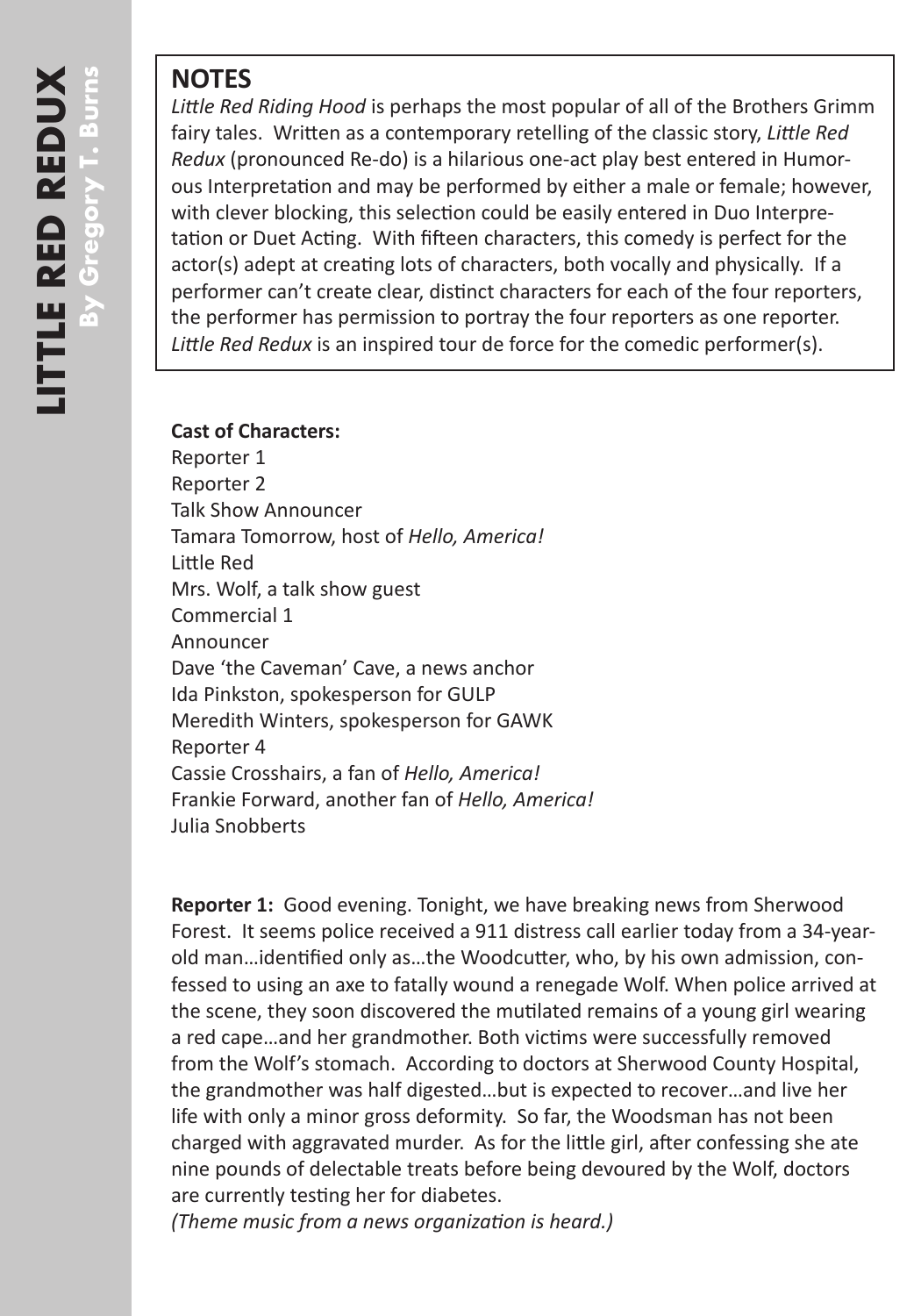**Reporter 2:** The President shocked Congress today by introducing new legislation…that will *ban*…all Wolves from other forests…from entering Sherwood Forest. The ban, which will go into effect next month, has the media calling the President's actions today… "A politically motivated prejudice against all creatures with a canine heritage." And…according to FAKE NEWS sources…CNN news anchor, Wolf Splitzer, practically *howled* his disapproval.

*(A TV talk show theme is played*.)

**Talk Show Announcer:** Hello, America, hello! It's time for …*Hello, America!...* with your host, Tamara Tomorrow!

**Tamara Tomorrow:** Hello, America! Welcome to the one talk show that lets you, the viewing audience, say, "Hello, America!" and voice your opinion… so that everyone in America hears you loud and clear. Today, we're going to interview two people…whose lives…have been irrevocably changed after the recent, horrific Wolf devouring that occurred on the outskirts of Sherwood Forest. Our first guest, Little Red, was on her way to visit her grandmother with a basket of treats…when she was shockingly…*eaten*…by a Wolf. Little Red…can you tell us what went through your mind when you first encountered the Wolf? **Little Red:** Well, my first thought was…this Wolf has obviously never purchased a breath mint in his life! Honestly, his breath could have melted plastic. And the media got most of the story wrong! They're telling everyone that I met the Wolf on my way to Granny's, but that's not true. The first time I saw the Wolf was actually in Granny's house, in her bed, and he was wearing Granny's clothes!

**Tamara Tomorrow:** Didn't you… suspect anything… when you saw how…*hairy*… he was?

**Little Red:** No. Our forest's health care system is all out of whack. I just thought Granny was having trouble affording her hormone medication. **Tamara Tomorrow:** Prescriptions *are* expensive. Our next guest is the mother…of the fatally, hacked- to-death Wolf, *Mrs.* Wolf. Mrs. Wolf, what do you have to say on behalf of all the Wolves in our viewing audience? **Mrs. Wolf:** First, on behalf of Wolves everywhere, I just want everyone in Sherwood Forest to realize…that before you start blaming Wolves for every 'devouring' that happens, you need to know the consequences of that sort of "Boy Who Cried Wolf' mentality. When you start assuming that every human devoured in Sherwood Forest was committed by a Wolf, then you'll be forcing all of the 'bad' Wolves to resort to their go-to defense: Being a Wolf in Sheep's clothing. America needs to understand…this could turn *Twilight*…faster than you can say *An American Werewolf in London*.

**Tamara Tomorrow**: And there you have it, America. Now we want to hear what you have to say. Call in, say 'hello', and let us know what you think about this hot button topic of 'Wolves and their predatory behavior.' And now it's time for a word from our sponsor.

**Commercial 1:** Are you a Wolf? Are your teeth sharp enough to tear through human flesh? If you answered yes to either of these two questions, we'd like to see you. At Wolf Dental…we'll help you get your growl on! And remember,